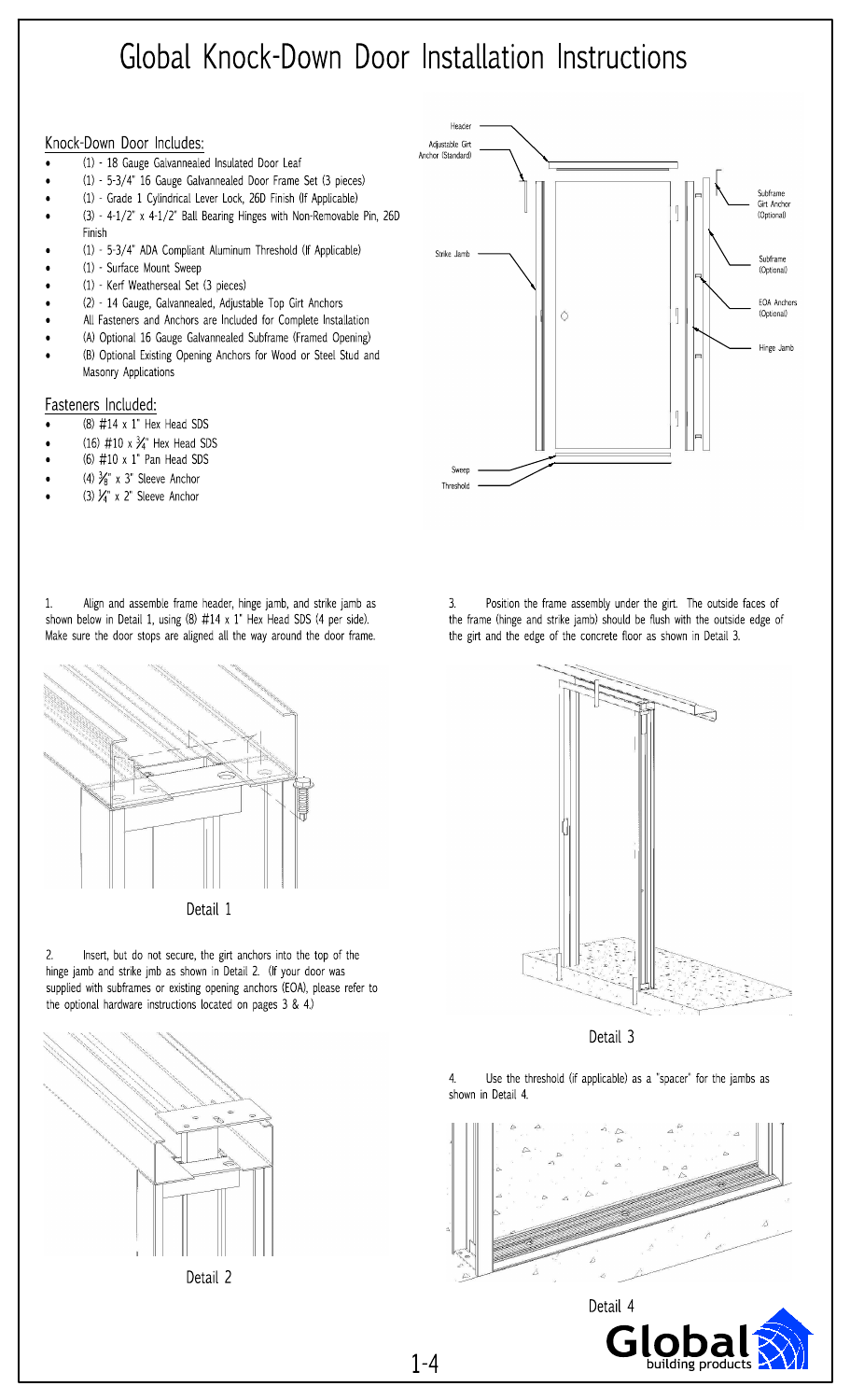## Global Knock-Down Door Installation Instructions

5. Level the header, shimming under jambs if necessary. PLUMB AND SQUARE the frame unit using a carpenter's square in each top corner and a level on the face of each jamb. Make sure the outside edges of the jambs are lined up correctly.

6. To ensure proper operation, the door framed opening MUST be square, plumb and aligned from one side to the other.



7. Secure the hinge and strike jamb girt anchors to the girt using (6) #10 x 3/4" Hex Head SDS (3 per side). Do Not secure the girt anchors to the jambs at this time. This will hold the frame in place while anchoring the jambs to the floor.



Detail 5

8. Once the frame is in the correct position, anchor the base of each frame to the floor using (4)  $\frac{2}{8}$ " x 3" sleeve anchor bolts (2 per side) as shown in Detail 5.



Detail 6

9. Check plumb and square once more, then secure the girt anchors to the top of the jambs as shown in Detail 7 using (4)  $\#10 \times 3/4$ " Hex Head SDS (2 per side).



10. Secure threshold (if applicable) to the floor as shown in Detail 8, using (3) 1/4" x 2-1/4" threshold anchor bolts. Drill a hole at least 2-1/4" deep from the top of the threshold. Caulk or grout underneath the threshold to prevent water infiltration (caulk not provided).



11. Install the door leaf to the frame unit with hinges provided. Do

not over-tighten the hinge screws. The top channel of the door is flush and the bottom channel is inverted. Use the hinge handing plates as needed once the handing of the door has been determined. To ensure proper operation, there should be an 1/8" gap around the perimeter of the door and frame.



12. Install the weather seal into the kerf of the head, strike jamb, and hinge jamb.

13. Install the door sweep on the outside plane of the door leaf bottom using (6) #10 x 1" Pan Head SDS. Position the sweep so the bottom of the vinyl insert is even or below the threshold.

14. Install the latching device (lockset or exit device) using the installation instructions provided in the individual unit box.

15. Close the door to ensure proper latching of the lockset or exit device. Check the reveal between the door and frame. There should be an 1/8" gap between the door and frame on the exterior side of the door system.

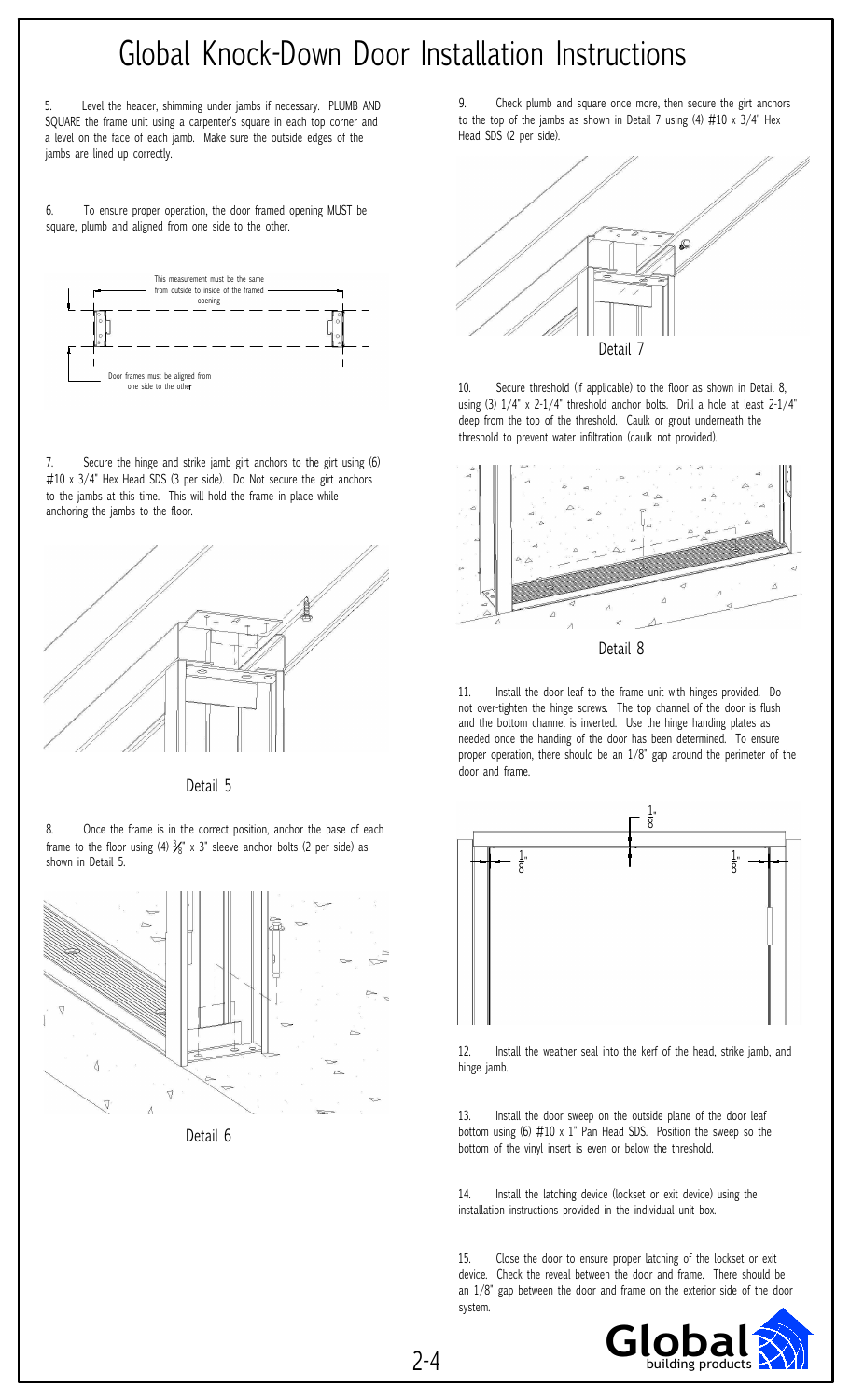### Option A - Subframe Installation

1. After the frame has been assembled. Use the holes in the girt anchor to mark locations approximately 20" apart on the subframe as shown in Detail 1-A.





2. Attach the suframe to the jambs using locations marked in Step 1. Use (20) #10 x ¾" Hex Head SDS (10 per side). Make sure the outside face and bottom of the subframe are flush with the outside face and bottom of the jamb.

3. Position the frame/subframe assembly under the girt. The outside faces of the frame (hinge jamb and strike jamb) and subframe should be flush with the outside edge of the girt and the edge of the concrete floor as shown in Detail 2-A.



Detail 2-A

4. Use the threshold (if applicable) as a "spacer" for the jambs as shown in Detail 3-A.



Detail 3-A

5. Level the header, shimming under jambs if necessary. PLUMB AND SQUARE the frame unit using a carpenters square in the top corners and a level on the face of each jamb. Make sure the outside edges of the jambs are lined up.

6. Once the frame is in the correct position, anchor the base of each subframe to the floor using (4)  $\frac{1}{26}$ " x 3" sleeve anchor bolts (2 per side) as shown in Detail 4-A.



Detail 4-A

7. Slide the girt anchor up to meet the above girt and fasten to the subframe usin (8)  $\#10 \times \frac{\mathcal{V}_4}{4}$  Hex Head SDS (4 per side).



Detail 5-A

8. Check plumb and square once more, then secure the girt anchors to the girt as shown in Detail 6-A using (8) #10 x 3/4" Hex Head SDS (4 per side).



Detail 6-A

9. Once frame is secured, continue with Step 10 on page 2 of the Global knock-down door installation instructions.